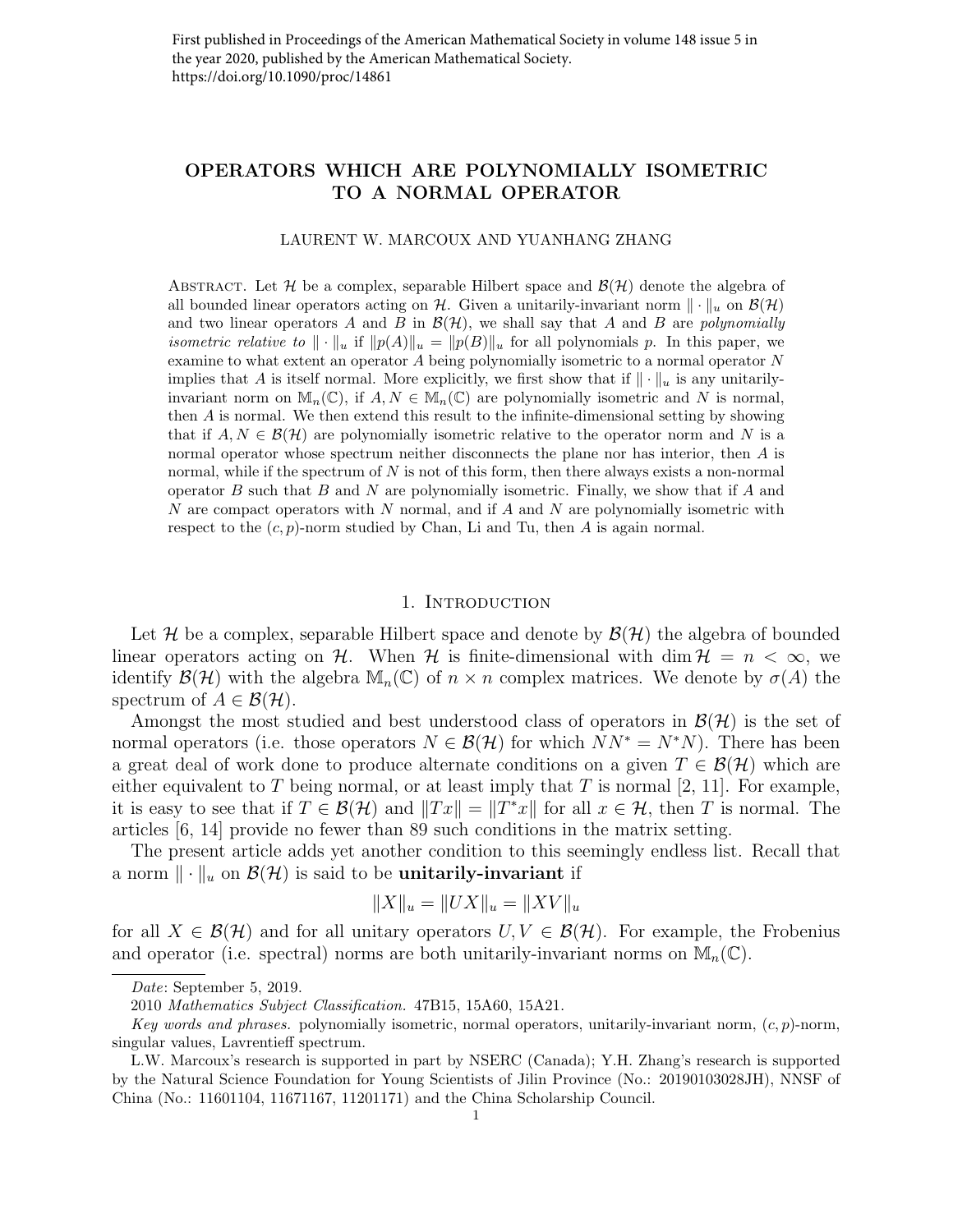Given an operator  $T \in \mathcal{B}(\mathcal{H})$ , and given a unitarily-invariant norm  $\|\cdot\|_u$  on  $\mathcal{B}(\mathcal{H})$ , we are interested in determining to what extent the values of  $||p(T)||_u$ , p a polynomial determine the normality of T. To make this notion precise, we introduce the following definition.

**1.1. Definition.** Let  $A, B \in \mathcal{B}(\mathcal{H})$ , and let  $\|\cdot\|_u$  be a unitarily-invariant norm on  $\mathcal{B}(\mathcal{H})$ . We say that A and B are **polynomially isometric relative to**  $\|\cdot\|_u$  if

 $||p(A)||_u = ||p(B)||_u$  for all polynomials p.

We remark that when H is finite-dimensional with dim  $\mathcal{H} = n < \infty$ , it follows from the Cayley-Hamilton Theorem that one need only consider polynomials of degree at most  $n-1$ . We should mention that variants of this notion have at times been referred to by saying that "A and B have the same norm behaviour". We feel that the current terminology is more precise.

1.2. The underlying theme of our investigation is that if A and B are linear operators which are polynomially isometric with respect to a given norm, then  $A$  and  $B$  share many common properties. For example, in the setting of matrices, it is easily seen that if  $A, B \in M_n(\mathbb{C})$  are polynomially isometric relative to a unitarily-invariant norm  $\|\cdot\|_u$ , then A and B share a common minimal polynomial, and in particular,  $\sigma(A) = \sigma(B)$ . In the case of the Frobenius and operator (i.e. spectral) norms, Greenbaum and Trefethen [13] studied the relationship between polynomial isometry and resolvent growth for a pair  $A, B \in M_n(\mathbb{C})$ , showing in particular that if A and B are polynomially isometric relative to any matrix norm, then A and B share common pseudospectrum. Later, Viswanath and Trefethen [23] showed that if  $A \in M_n(\mathbb{C})$  is unitarily equivalent to  $A_1 \oplus A_2$  where  $\sigma(A_1) \cap \sigma(A_2) = \emptyset$ , and if  $B \in M_n(\mathbb{C})$  is polynomially isometric to A, then B also admits a direct sum decomposition  $B = B_1 \oplus B_2$ . As yet another example, in [9, Theorem 2.1], [10, Theorem 2.1], it was shown that if  $A \in M_n(\mathbb{C})$  is an upper triangular Toeplitz matrix with nonzero superdiagonal and  $B \in M_n(\mathbb{C})$  is polynomially isometric to A with respect to either the Frobenius or operator norm, then  $A$  and  $B$  are unitarily equivalent.

The main question we study is the following.

Question: Let  $A, N \in \mathcal{B}(\mathcal{H})$  be two operators with N normal, and suppose that  $\mathcal{B}(\mathcal{H})$  is equipped with a unitarily-invariant norm  $\|\cdot\|_u$ . If A and N are polynomially isometric with respect to  $\|\cdot\|_u$ , must A be normal?

In the matrix setting, some positive answers have already been obtained. For  $\mathbb{M}_n(\mathbb{C})$ equipped with the Frobenius norm, a positive answer to this question was given in [11], while the case of  $\mathbb{M}_n(\mathbb{C})$  equipped with the usual operator norm was subsequently handled in  $|2|$ .

In Section 2 below, we show that for any unitarily-invariant norm  $\|\cdot\|_u$  on  $\mathbb{M}_n(\mathbb{C})$ , if  $A \in M_n(\mathbb{C})$  is polynomially isometric to a normal matrix N, then A is normal. Furthermore, if the norm is able to distinguish between projections of different rank, then  $A$  and  $N$  must in fact be unitarily equivalent.

From Section 3 on, we assume that  $H$  is an infinite-dimensional, complex, separable Hilbert space. The most important unitarily-invariant norm in the infinite-dimensional setting is the usual operator norm  $\|\cdot\|$  on  $\mathcal{B}(\mathcal{H})$ . In Section 3 we consider the case where  $A, N \in \mathcal{B}(\mathcal{H})$  are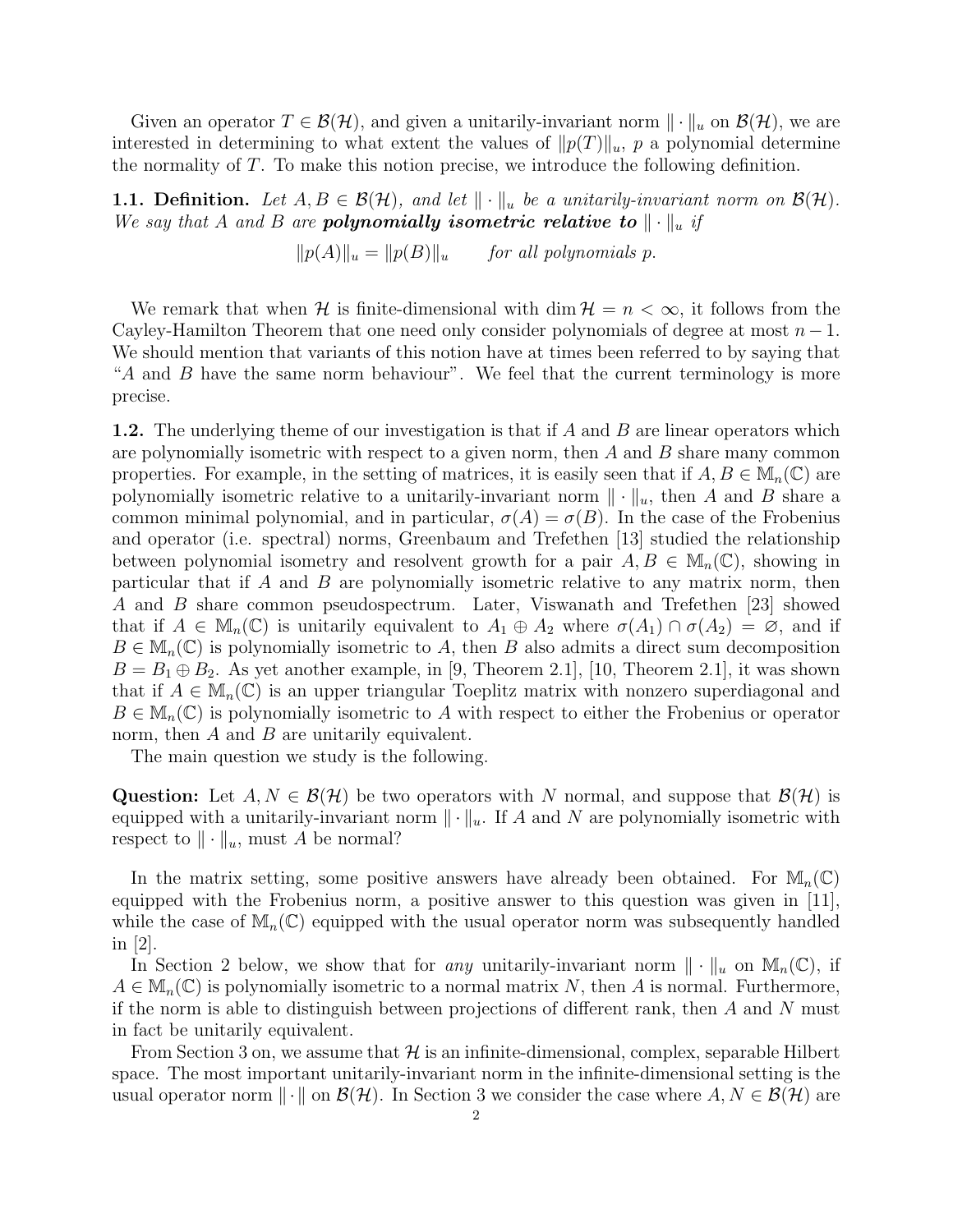polynomially isometric relative to this norm, and N is normal. A compact subset  $K \subseteq \mathbb{C}$ is said to be **Lavrentieff** if  $\mathbb{C} \setminus K$  is connected, and if the interior  $K^{\circ}$  of K is empty. We prove that if  $\sigma(N)$  is Lavrentieff, then A is normal, while if  $\sigma(N)$  is not Lavrentieff, then there always exists a non-normal operator  $B$  such that  $B$  and  $N$  are polynomially isometric relative to the operator norm.

In Section 4, we extend above result to compact operators  $A$  and  $N$  (with  $N$  normal) which are polynomially isometric with respect to the  $(c, p)$ -norms introduced by Chan, Li and Tu in [3]. Since the operator norm on  $\mathcal{B}(\mathcal{H})$  is an example of a  $(c, p)$ -norm, we see from above that the result does not extend to all pairs of operators A and N in  $\mathcal{B}(\mathcal{H})$  with N normal. We conclude with a few remarks concerning polynomial isometry when restricted to polynomials without constant term.

# 2. UNITARLY-INVARIANT NORMS ON  $\mathbb{M}_{n}(\mathbb{C})$

We first deal with the case where  $\mathcal H$  is finite-dimensional. The reader is referred to [7, 19, 17] for more information about the relationship between unitarily-invariant norms and symmetric gauge functions.

**2.1. Definition.** Let  $x = (x_1, \dots, x_n), y = (y_1, \dots, y_n) \in \mathbb{R}^n$ . We shall write  $x \leq y$  to mean that  $x_i \leq y_i (i = 1, \dots, n)$ . Let us also denote by  $\tilde{x}_1 \cdots, \tilde{x}_n$  the numbers  $x_1, \dots, x_n$ arranged in non-ascending order of magnitude, and let  $\tilde{y}_1 \cdots, \tilde{y}_n$  be defined analogously. If

$$
\tilde{x}_1 + \dots + \tilde{x}_k \le \tilde{y}_1 + \dots + \tilde{y}_k \qquad (k = 1, ..., n),
$$

we shall write  $x \preccurlyeq y$ .

Next, we need to recall the following fact which will be used later.

**2.2. Lemma.** Let  $p, q, k \in \mathbb{N}$ , and  $0 < r_1 < \cdots < r_k$  be positive real numbers. Set

$$
x = (0, \dots, 0; 1, \dots, 1; 1, \dots, 1), \ y = (0, \dots, 0; 1, \dots, 1; 1 + r_1, \dots, 1 + r_k),
$$

Then for every symmetric gauge function  $\Phi$  in  $p+q+k$  variables, we have that

 $\Phi(x) < \Phi(y)$ .

Proof. Set

$$
\hat{y} = (\overbrace{0, \cdots, 0}^{p}; \overbrace{1 + \frac{r_1}{2q}, \cdots, 1 + \frac{r_1}{2q}}^{q}; 1 + \frac{r_1}{2}, 1 + r_2, \cdots, 1 + r_k).
$$

Then

and

 $\hat{y} \preccurlyeq y$ ,

$$
f_{\rm{max}}
$$

$$
\hat{y} \ge z := \underbrace{(0, \cdots, 0)}_{\mathcal{I}}; \underbrace{1 + \frac{r_1}{2q}, \cdots, 1 + \frac{r_1}{2q}}_{\mathcal{I}}; \underbrace{1 + \frac{r_1}{2q}, \cdots, 1 + \frac{r_1}{2q}}_{\mathcal{I}}).
$$

Therefore, by [7, Theorem 4] (also see [19, Theorem 1]), for a fixed symmetric gauge function  $\Phi$  in  $p + q + k$  variables,

$$
\Phi(y) \ge \Phi(\hat{y}) \ge \Phi(z) = (1 + \frac{r_1}{2q})\Phi(x) > \Phi(x).
$$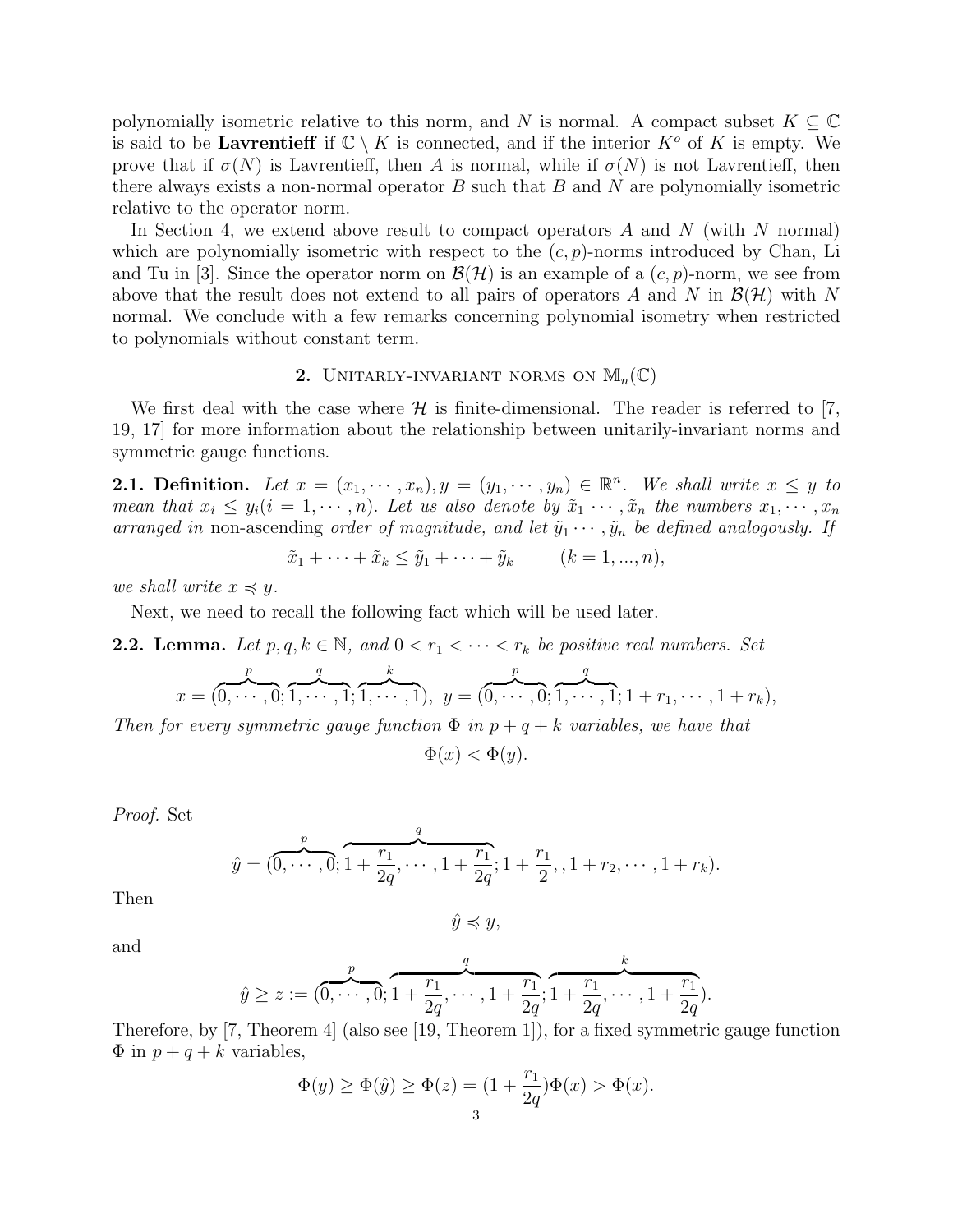For convenience, we formulate a variant of [23, Proposition 1.3] as the next lemma, which will prove very useful.

**2.3. Lemma.** Let  $P \in M_n(\mathbb{C})$  be a projection,  $Q \in M_n(\mathbb{C})$  be an idempotent, and  $\|\cdot\|_u$  be a unitarily-invariant norm of  $\mathbb{M}_n(\mathbb{C})$ . If  $||P||_u = ||Q||_u$  and  $||I_n - P||_u = ||I_n - Q||_u$ , then Q is a projection.

*Proof.* Suppose that  $\text{rank}(P) = r$ ,  $\text{rank}(Q) = s$ . If  $s = 0$ , then  $Q = 0$ , while if  $s = n$ , then rank $(I_n - Q) = 0$ , that is,  $Q = I_n$ .

We therefore assume that  $1 \leq s \leq n-1$ . Relative to the decomposition  $\mathbb{C}^n = \text{ran } Q \oplus$  $(\operatorname{ran} Q)^{\perp}$ , we may write

$$
Q = \begin{bmatrix} I_s & Y \\ 0 & 0_{n-s} \end{bmatrix},
$$

Note that either  $s \geq r$  or  $n - s > n - r$ .

(1) When  $s \geq r$ , we note that since the singular values of Q are same (counting multiplicity) as the singular values of  $Q^*$ , it follows that  $||Q^*||_u = ||Q||_u$ . If  $Y \neq 0$ , then – by Lemma 2.2 and the one-to-one correspondence between unitarily-invariant norms and symmetric gauge functions due to Von Neumann (see [17, Theorem 1.1])  $-||Q||_u > ||P||_u.$ 

(2) When  $n - s > n - r$ , we consider

$$
I_n - Q = \begin{bmatrix} 0 & -Y \\ 0 & I_{n-s} \end{bmatrix}.
$$

In an argument similar to the one above,  $||I_n - Q||_u > ||I_n - P||_u$  by Lemma 2.2 unless  $Y = 0$ .

Therefore,  $Y = 0$ , and so Q is a projection.

Suppose that P and  $Q \in M_n(\mathbb{C})$  are two projections of equal rank. Clearly P and Q are unitarily similar, and thus if  $\|\cdot\|_u$  is any unitarily-invariant norm on  $\mathbb{M}_n(\mathbb{C})$ , then  $||P||_u = ||Q||_u$ . In general, however, it often happens that  $||P||_u = ||Q||_u$  even if the ranks of P and Q differ; one need only consider the operator norm on  $\mathbb{M}_{n}(\mathbb{C})$ . Let us agree to say that a unitarily-invariant norm  $\|\cdot\|_u$  separates projections by rank if, whenever P and Q are projections and rank  $P \neq \text{rank } Q$ , then  $||P||_u \neq ||Q||_u$ . This happens for a large family of unitarily-invariant norms, including, for example, the p-norms

$$
||T||_p := \left(\sum_{k=1}^n s_k(T)^p\right)^{\frac{1}{p}}, \quad T \in \mathbb{M}_n(\mathbb{C}),
$$

where  $s_1(T) \geq s_2(T) \geq \cdots s_n(T) \geq 0$  are the singular numbers of T. (See Section 4 for the definition of the singular numbers of  $T \in \mathcal{B}(\mathcal{H})$ .

The following theorem generalises the equivalence of conditions (i) and (vii) in the main Theorem of [11] as well as [2, Corollary 1], and it adds yet one more equivalence to the 89 other characterisations of normal matrices that appear in [14] and [6]. As pointed out to us by the referee, the construction of the spectral projections for a normal operator is essentially the same as that used by Luecke in the paper [18].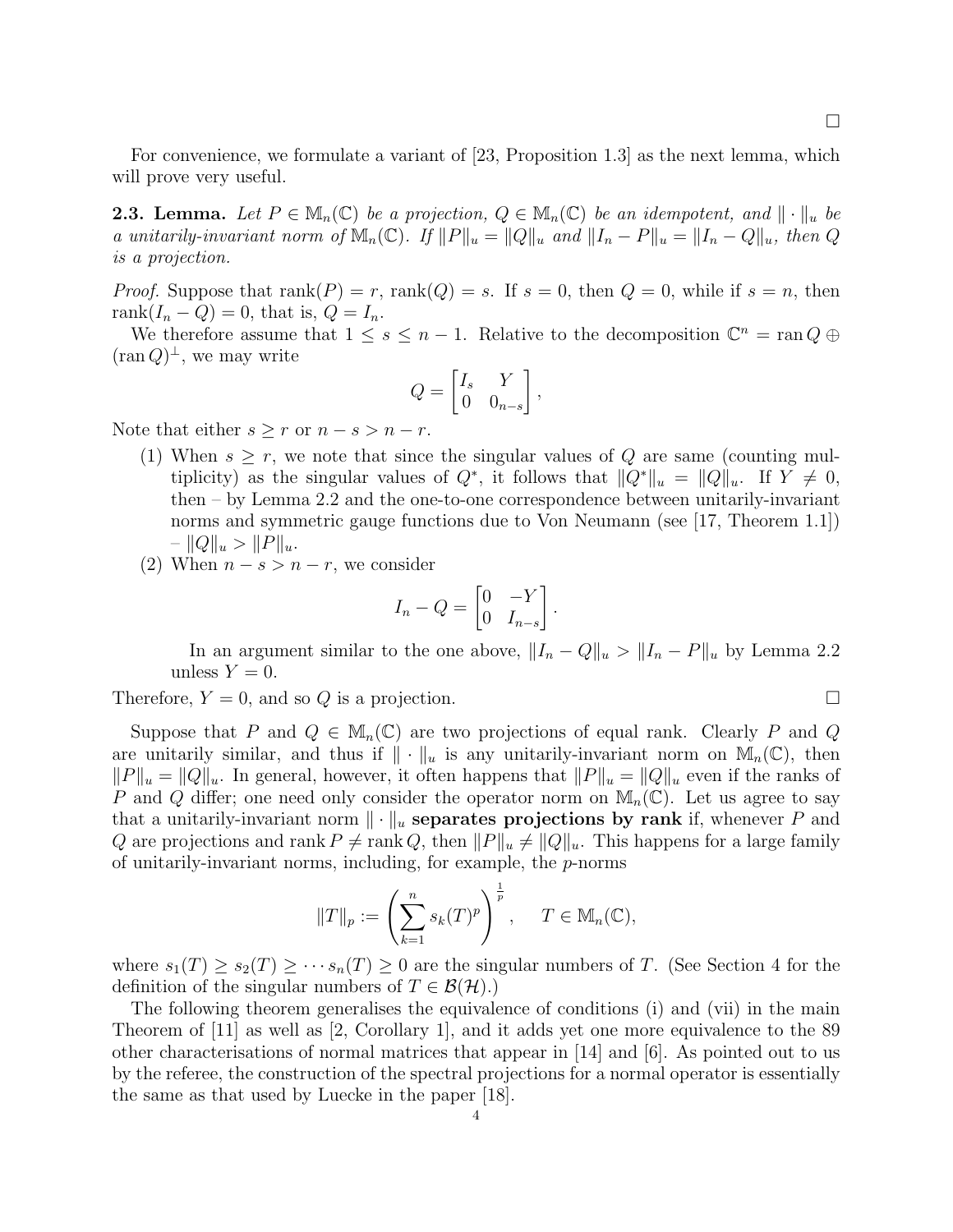**2.4. Theorem.** Let  $n \in \mathbb{N}$  and  $\|\cdot\|_u$  be a unitarily-invariant norm on  $\mathbb{M}_n(\mathbb{C})$ . Let N be an  $n \times n$  normal complex matrix and  $A \in M_n(\mathbb{C})$ . Suppose that A and N are polynomially isometric relative to  $\|\cdot\|_u$ . Then A is normal.

If, furthermore, we suppose that  $\|\cdot\|_u$  separates projections by rank, then A and N are unitarily similar.

Proof. Let  $\mu_N$  be the minimal polynomial of N. Then  $\sigma(N) = {\lambda : \mu_N(\lambda) = 0}$ . Since  $\mu_N(N) = 0$ , it follows that  $\mu_N(A) = 0$ , and thus

$$
\mu_N(\sigma(A))=\sigma(\mu_N(A))=\{0\}.
$$

In particular,  $\sigma(A) \subset \sigma(N)$ . By symmetry,

$$
\sigma(N)=\sigma(A):=\{\lambda_1,\cdots,\lambda_m\}.
$$

If  $m = 1$ , then  $N = \lambda I$ , and since

$$
||A - \lambda I|| = ||N - \lambda I|| = 0,
$$

we have  $A = \lambda I$ .

Next, suppose that  $m \geq 2$ . Define

$$
p_i(z) = \prod_{1 \le j \le m, j \ne i} \frac{z - \lambda_j}{\lambda_i - \lambda_j}, \ 1 \le i \le m.
$$

Set

$$
P_i := p_i(N), \ Q_i := p_i(A),
$$

it follows that

$$
||P_i||_u = ||Q_i||_u
$$
, and  $||I_n - P_i||_u = ||I_n - Q_i||_u$ .

From the basic properties of the continuous functional calculus for normal matrices, we find

- $P_i$  is a projection; that is  $P_i^2 P_i = 0$  and  $P_i = P_i^*$ ,  $1 \le i \le m$ ; indeed,  $P_i$  is the spectral projection for N corresponding to the eigenvalue  $\lambda_i$ ;
- $P_i P_j = 0, 1 \le i \ne j \le m;$
- $\sum_{i=1}^{m} P_i I = 0;$

Therefore,

- $||Q_i Q_i^2||_u = ||P_i P_i^2||_u = 0$ , so that  $Q_i$  is an idempotent,  $1 \le i \le m$ ; in fact, the condition above that  $\|\tilde{P}_i\|_u = \|Q_i\|_u$  and  $\|I_n - P_i\|_i = \|I_n - Q_i\|_u$ , combined with Lemma 2.3, yields that each  $Q_i$  is a projection.
- $||Q_iQ_j||_u = ||P_iP_j||_u = 0$ , and thus  $Q_iQ_j = 0$   $1 \le i \ne j \le m$ ;

• 
$$
\|\sum_{i=1}^{m} Q_i - I\|_u = \|\sum_{i=1}^{m} P_i - I\|_u = 0
$$
, and therefore  $\sum_{i=1}^{m} Q_i = I$ .

Set

$$
p(z) := z - \sum_{i=1}^{m} \lambda_i \left( \prod_{1 \leq j \leq m, j \neq i} \frac{z - \lambda_j}{\lambda_i - \lambda_j} \right).
$$

Then

$$
||A - \sum_{i=1}^{m} \lambda_i Q_i||_u = ||p(A)||_u = ||p(N)||_u = ||N - \sum_{i=1}^{m} \lambda_i P_i||_u = 0,
$$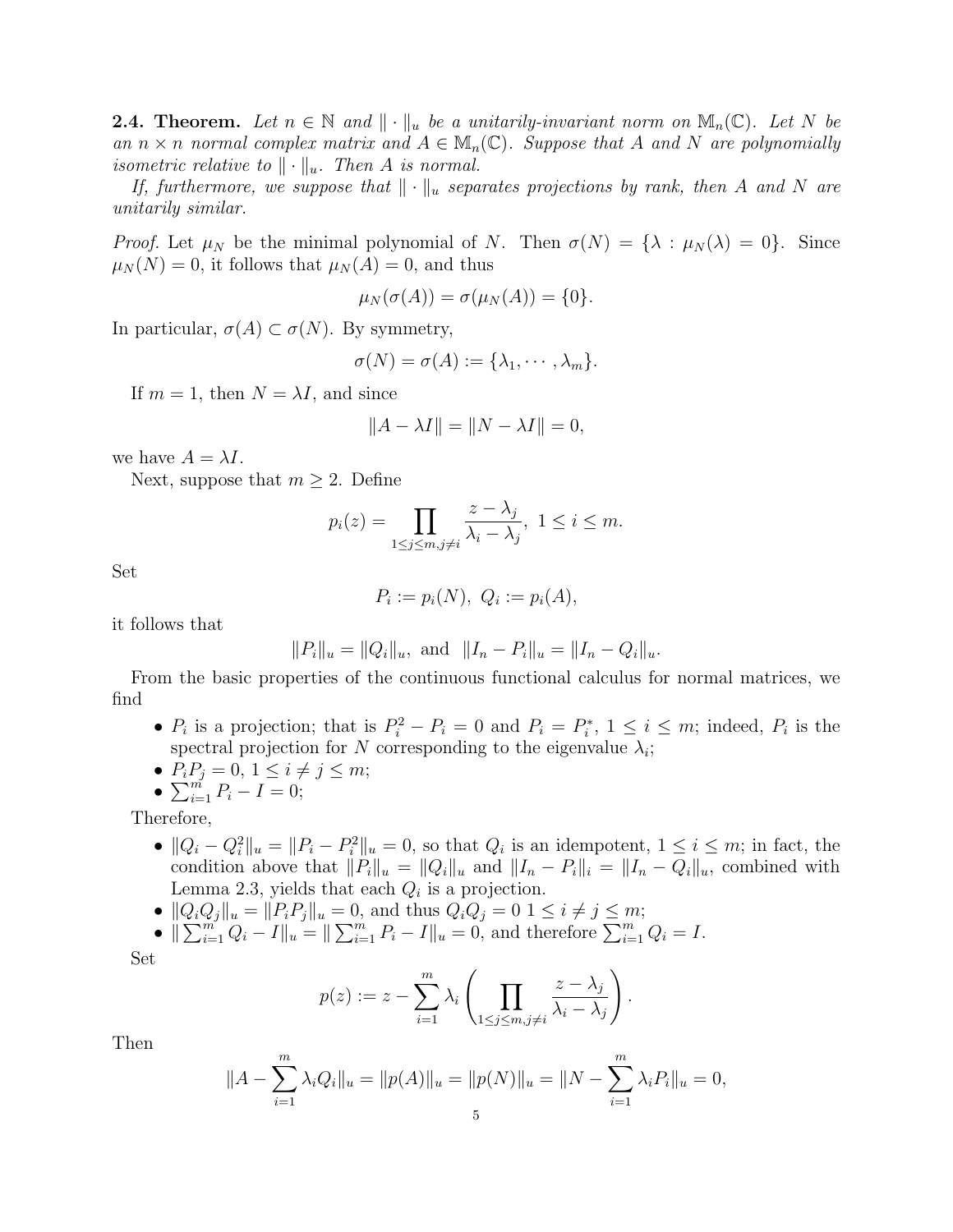and thus

$$
A = \sum_{i=1}^{m} \lambda_i Q_i
$$
 is normal.

The last statement follows trivially from the fact that  $||P_i||_u = ||Q_i||_u$  implies that rank  $P_i =$ rank  $Q_i$  for all  $1 \leq i \leq m$ .

 $\Box$ 

**2.5. Remark.** If we replace the hypothesis that  $\|\cdot\|_u$  separates projections by rank by the hypothesis that A and N share a common characteristic polynomial, then the fact that A must be unitarily similar to N still follows, as is easy to check. In the absence of both hypotheses, multiplicity of eigenvalues becomes an issue. For example, consider the unitarilyinvariant norm

$$
||T||_u := s_1(T) + s_2(T), \quad T \in \mathbb{M}_n(\mathbb{C}),
$$

where as always,  $s_1(T) \geq s_2(T) \geq \cdots s_n(T) \geq 0$  are the singular numbers of T. Let  $P = diag(1, 1, 1, 0, 0), Q = diag(1, 1, 0, 0, 0)$  be diagonal projections of ranks 3 and 2 respectively. For any polynomial p we have that  $p(P) = \text{diag}(p(1), p(1), p(1), p(0), p(0))$ , while  $p(Q) = \text{diag}(p(1), p(1), p(0), p(0), p(0)),$  and so  $||p(P)||_u = ||p(Q)||_u$ . Clearly P is not unitarily equivalent to Q.

#### 3. The infinite-dimensional setting: the operator norm

3.1. In [16], Lavrentieff established the following result:

**3.2. Theorem.** Let  $K \subseteq \mathbb{C}$  be a compact set, and denote by  $\mathcal{P}(K)$  the set of all polynomials with complex coefficients. The following conditions are equivalent:

- (a) The family  $\mathcal{P}(K)$  is uniformly dense in  $\mathcal{C}(K) := \{f : K \to \mathbb{C} : f$  is continuous.
- (b) The set  $\mathbb{C} \setminus K$  is connected and the interior  $K^{\circ}$  of K is empty.

In view of this result, we refer to a compact set K satisfying condition (b) as a **Lavrentieff** set. The relevance of this result for us is that as a consequence of the Spectral Theorem for normal operators (see, e.g. [8, Theorem 2.7 (iii)  $\iff$  (iv)]), if  $N \in \mathcal{B}(\mathcal{H})$  is a normal operator, then  $N^*$  belongs to the norm-closed unital algebra  $\text{Alg}(N)$  generated by N if and only if  $\sigma(N)$  is a Lavrentieff set. In other words,  $\text{Alg}(N) = C^*(N)$  if and only if  $\sigma(N)$  is a Lavrentieff set.

**3.3. Theorem.** Let  $A, N \in \mathcal{B}(\mathcal{H})$  and suppose that N is normal with Lavrentieff spectrum. If A and N are polynomially isometric, then A is normal.

*Proof.* Let  $\text{Alg}(N)$  (resp.  $\text{Alg}(A)$ ) denote the norm-closed, unital commutative algebra generated by N (resp. by A). Since  $\sigma(N)$  is a Lavrentieff set,  $\text{Alg}(N) = C^*(N)$ , as noted above. Define

 $\Phi_0: p(N) \mapsto p(A)$ , p a polynomial.

Then  $\Phi_0$  is a unital isometric isomorphism, and can thus be uniquely extended to an isometric isomorphism  $\Phi: C^*(N) \to \mathcal{B}(\mathcal{H})$  whose range is Alg(A). It is a standard exercise, however, to show that a contractive homomorphism between  $C^*$ -algebras is necessarily a ∗ -homomorphism. (For example, this appears as Exercise 9.7 in [25]; see also [1, Proposition A.5.8] for an explicit proof.) Thus  $\text{Alg}(A)$  must also be a  $C^*$ -algebra, being isometrically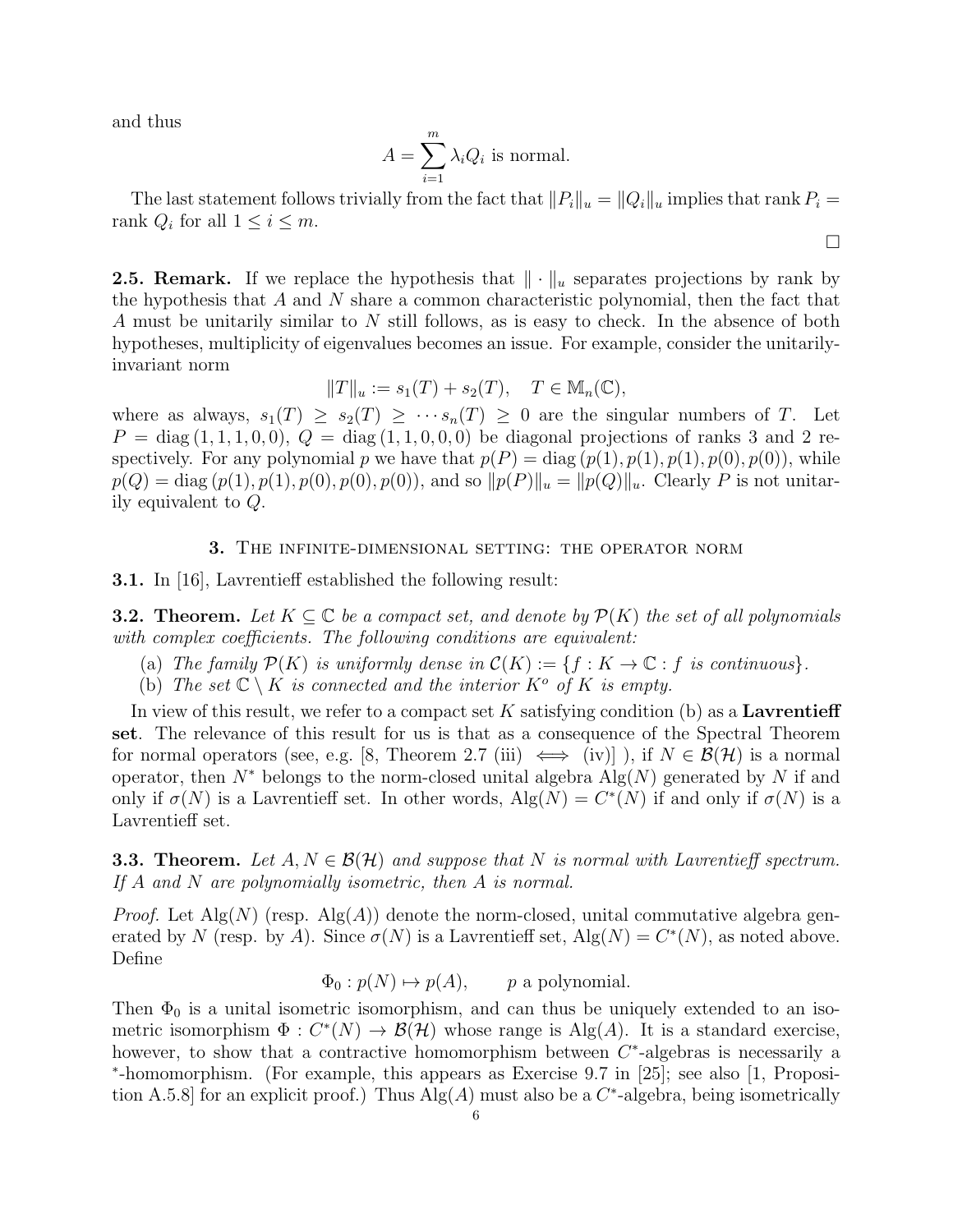isomorphic to  $C^*(N)$ . In particular, since  $\text{Alg}(A)$  is abelian and  $A^* \in \text{Alg}(A)$ , A must be normal.

 $\Box$ 

## 3.4. Remarks.

- (a) The result of Brooks and Condori [2, Corollary 3] is a finite-dimensional version of Theorem 3.3, as a finite subset of  $\mathbb C$  is obviously a Lavrentieff set.
- (b) It is worth observing that Theorem 3.3 holds in a more general context. Given two unital C<sup>\*</sup>-algebras  $\mathfrak A$  and  $\mathfrak B$  and elements  $a \in \mathfrak A$ ,  $n \in \mathfrak B$ , one may extend Definition 1.1 and define a and n to be polynomially isometric if the map  $\Phi_0: p(a) \to p(n)$ , p a polynomial, is an isometry. The proof of Theorem 3.3 then carries over almost verbatim to a proof of the fact that if  $n$  is normal with Lavrentieff spectrum, and if a and n are polynomially isometric, then  $\alpha$  is normal.

**3.5. Definition.** Let K be a compact subset of  $\mathbb{C}$ , define the polynomially convex hull of K to be the set  $\widehat{K}$  given by

 $\widehat{K} := \{z \in \mathbb{C} : |p(z)| \le ||p||_K \text{ for every polynomial } p\},\$ 

where

$$
||p||_K := \max\{|p(z)| : z \in K\}.
$$

In fact,  $\mathbb{C} \setminus \widehat{K}$  is exactly the unbounded component of  $\mathbb{C} \setminus K$  (see [4, Proposition 5.3]).

Recall that given an element a of a Banach algebra  $A$ , the spectral radius of a is  $spr(a) := max\{|\lambda| : \lambda \in \sigma(a)\}.$ 

**3.6. Theorem.** Let  $N \in B(H)$  be normal. The following are equivalent:

- (a)  $\sigma(N)$  is a Lavrentieff set.
- (b) If  $A \in B(\mathcal{H})$  is polynomially isometric to N, then A is normal.

*Proof.* (a) implies (b): This is Theorem 3.3.

(b) implies (a): Suppose that  $\sigma(N)$  is not a Lavrentieff set. Let  $L = \widehat{\sigma(N)}$ . Then  $L^{\circ} \neq \emptyset$ . By translating both  $A$  and  $N$  by the same scalar operator, we may assume without loss of generality that  $0 \in L^o$ .

Choose  $\varepsilon > 0$ , such that  $K := \overline{B(0,\varepsilon)} \subset L$ . Denote by S the unilateral shift operator on  $l^2$ . Set  $\mathcal{K} = \mathcal{H} \oplus \ell^2$ . Define

$$
T := N \oplus \varepsilon S \in B(K).
$$

As S is subnormal, given any polynomial p, we have that  $p(\epsilon S)$  is subnormal, hence by [15, Proposition 6.10],

$$
||p(\varepsilon S)|| = \sup_{7} (p(\varepsilon S)).
$$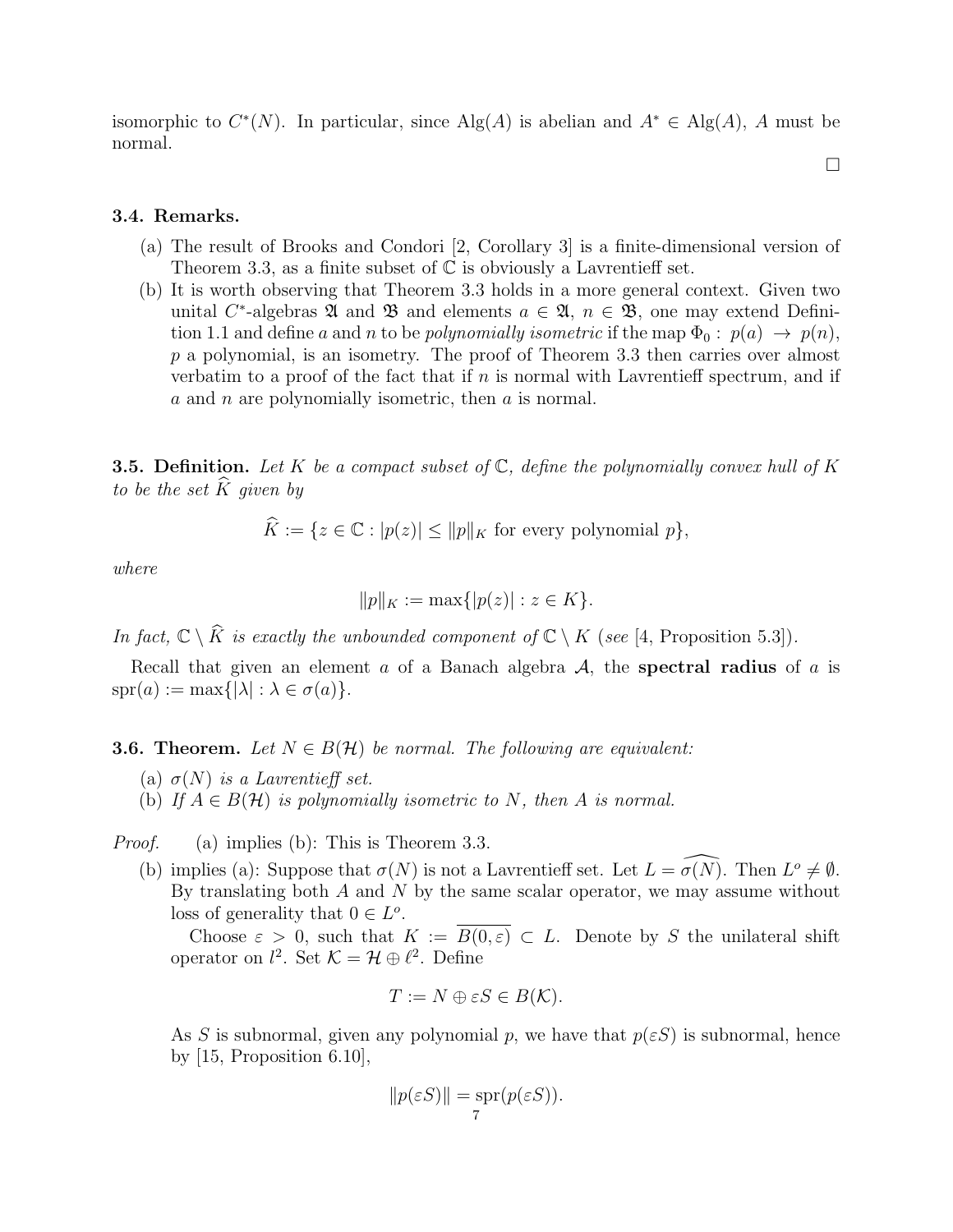By the Maximal Modulus Principle and the Spectral Mapping Theorem,

$$
||p(\varepsilon S)|| = \text{spr}(p(\varepsilon S))
$$
  
= max{ $p(\lambda)$  :  $\lambda \in \sigma(\varepsilon S)$ }  
 $\leq \max\{|p(\mu)| : \mu \in \widehat{\sigma(N)}\}$   
= spr(p(N))  
=  $||p(N)||$ .

It follows that N and T are polynomially isometric. Clearly, however,  $T$  is not normal. Since H is isomorphic to  $\mathcal{H} \oplus \ell^2$ , we see that T is unitarily equivalent to an  $A \in B(\mathcal{H})$ which must also be non-normal and polynomially isometric to  $N$ .

 $\Box$ 

## 4. ON THE  $(c, p)$  norms of CHAN, LI AND TU.

4.1. We now wish to extend the results of Section 3 to a family of unitarily-invariant norms on  $\mathcal{B}(\mathcal{H})$  first introduced by Chan, Li and Tu in [3]. Before doing so, we first remind the reader of the definition of singular values for not-necessarily compact operators. This will be necessary because, although our results address compact operators, the notion of polynomial isometry requires us to consider polynomials with non-zero constant terms, and therefore the proofs require us to deal with norms of non-compact operators.

We denote by  $\mathcal{K}(\mathcal{H})$  the ideal of compact operators in  $\mathcal{B}(\mathcal{H})$ . For K in  $\mathcal{K}(\mathcal{H})$ , the singular numbers  $(s_n(K))_{n=1}^{\infty}$  of K are defined to be the eigenvalues (repeated according to multiplicity) of  $|K| = (K^*K)^{\frac{1}{2}}$ . This notion was extended to non-compact operators in [12] as follows. Let  $T \in \mathcal{B}(\mathcal{H})$  be an arbitrary operator. Then  $|T| := (T^*T)^{\frac{1}{2}}$  is a positive operator. Let  $\alpha := \max\{\lambda : \lambda \in \sigma_e(|T|)\}\$ , where  $\sigma_e(X)$  is the **essential spectrum** of  $X \in \mathcal{B}(\mathcal{H})$ , that is, the spectrum of the image  $\pi(X)$  of  $X \in \mathcal{B}(\mathcal{H})$  under the canonical map  $\pi$ :  $\mathcal{B}(\mathcal{H}) \to \mathcal{B}(\mathcal{H})/\mathcal{K}(\mathcal{H})$ , the Calkin algebra. It is a consequence of the work of Wolf [24] that if  $Q := E_{|T|}((\alpha, ||T||))$  denotes the spectral projection of  $|T|$  corresponding to the set  $(\alpha, \|T\|) \subseteq \mathbb{R}$ , then the spectrum of the compression  $(Q|T|Q)_{Q\mathcal{H}}$  of  $|T|$  to the range of Q is the closure of a sequence (perhaps finite) of isolated eigenvalues of finite multiplicity of  $|T|$ tending to  $\alpha$ . Thus,

- if rank  $Q = 0$ , we set  $s_n(T) = \alpha$  for all  $n \ge 1$ .
- If  $0 < \text{rank } Q = m < \infty$ , we denote by  $\{s_n(T)\}_{n=1}^m$  the eigenvalues of  $(Q|T|Q)_{Q\mathcal{H}}$ , repeated according to multiplicity, and for  $n \geq m+1$ , we set  $s_n(T) = \alpha$ .
- If rank  $Q = \infty$ , we denote by  $\{s_n(T)\}_{n=1}^{\infty}$  the eigenvalues of  $(Q|T|Q)_{Q\mathcal{H}}$ , written in non-increasing order repeated according to their multiplicity.

We refer the interested reader to [12] and to [20] for more details regarding the singular numbers of operators.

4.2. We are now in a position to describe the norms of Chan, Li and Tu. Let  $1 \leq p < \infty$ , and let  $n \geq 1$  be an integer. Suppose that we are given real numbers  $c_1 \geq c_2 \geq \cdots \geq c_n > 0$ . For  $T \in \mathcal{B}(\mathcal{H})$ , we define the  $(c, p)$ -norm of T to be

$$
||T||_{c,p} = \left(\sum_{j=1}^{n} c_j s_j(T)^p\right)^{\frac{1}{p}}.
$$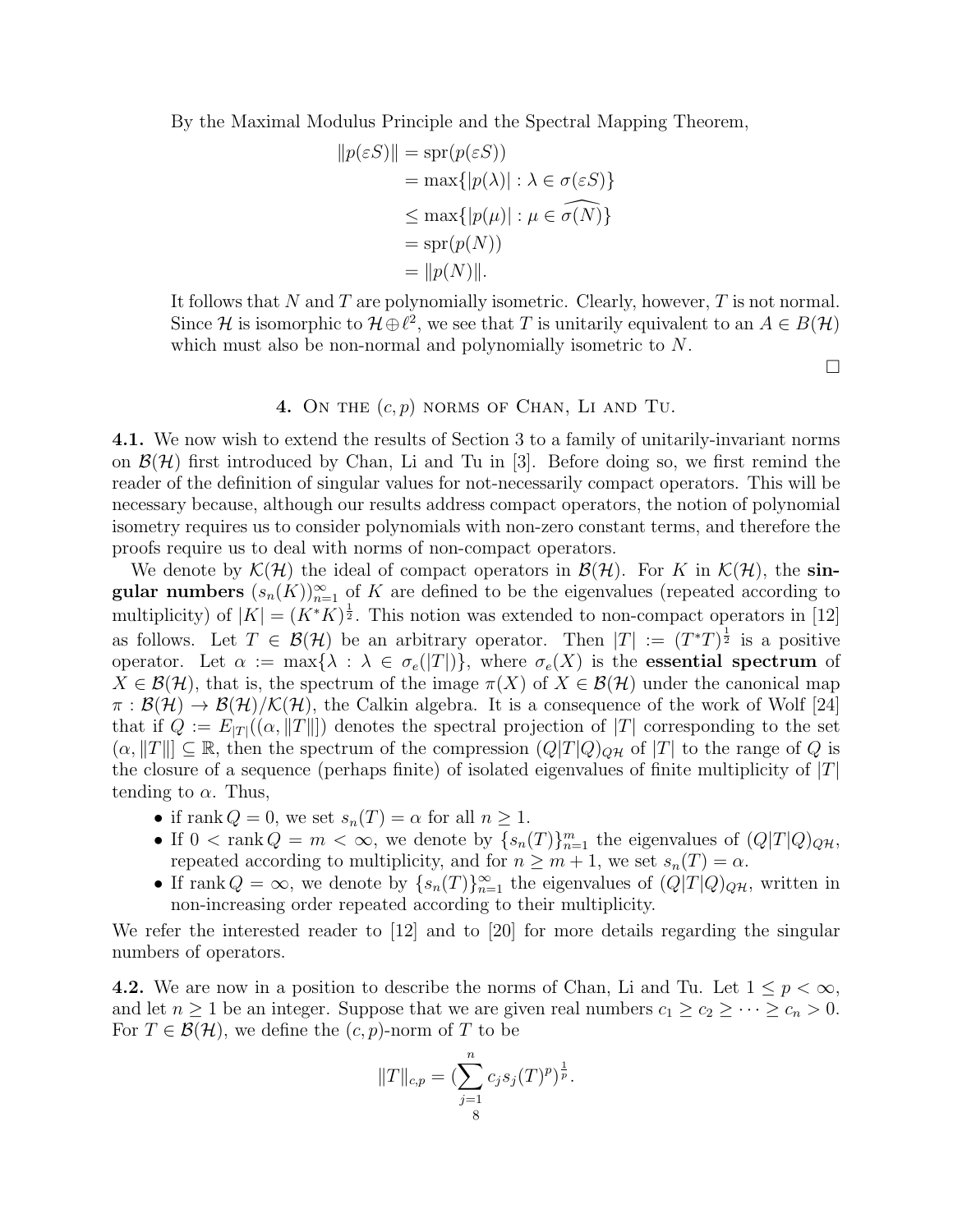In [3], they proved (amongst other things) that these are indeed unitarily-invariant norms on  $\mathcal{B}(\mathcal{H})$ , and that for all  $T \in \mathcal{B}(\mathcal{H})$ ,

$$
c_1^{1/p} ||T|| \le ||T||_{c,p} \le \left(\sum_{j=1}^n c_j\right)^{1/p} ||T||.
$$

This family of norms includes

- the operator norm  $||T|| = s_1(T);$
- the Ky-Fan *n*-norm  $||T||_{[n]} := \sum_{j=1}^{n} s_j(T);$
- the weighted Ky-Fan *n*-norm  $||\tilde{T}||_{[c,n]} := \sum_{j=1}^n c_j s_j(T)$ , where  $c_1 = 1$  and  $c_j \ge c_{j+1}$ for all  $1 \leq j \leq n-1$ , as well as
- $\bullet \text{ the } [p,n]\text{-singular norm } \|T\|_{[p,n]} := \left(\sum_{j=1}^n s_j^p\right)$  $\binom{p}{j}(T)\bigg)^{1/p}.$

We also mention the useful fact that if  $k \geq n$ , then the  $(c, p)$ -norm defines a unitarilyinvariant norm on  $\mathbb{M}_k(\mathbb{C})$ .

Our main result in this section is the following.

**4.3. Theorem.** Let  $1 \leq p < \infty$ ,  $n \in \mathbb{N}$ ,  $c_1 \geq c_2 \geq \cdots \geq c_n > 0$ . Suppose that A and N are compact operators, and that  $N$  is normal. If  $A$  and  $N$  are polynomially isometric with respect to  $\|\cdot\|_{c,p}$ , then A is normal.

*Proof.* Let  ${e_m}_{m=1}^{\infty}$  be an orthonormal basis for H. Set  $K := \sigma(N) \cup \sigma(A)$ . Since N, A are compact operators,  $K$  is countable, and if it is infinite, it consists of a sequence converging to 0 (along with 0 itself).

Case One.  $K$  is infinite.

Let us write  $K = {\lambda_i : i \in \mathbb{N}} \cup \{0\}$ , where  $|\lambda_1| \geq |\lambda_2| \geq \cdots > 0$ , and  $\lambda_i \neq \lambda_j$  whenever  $i \neq j$ , and let us choose  $1 \leq m_1 < m_2 < \cdots < m_k < \cdots$  such that  $|\lambda_{m_k}| > |\lambda_{m_k+1}|$ .

For each  $k \in \mathbb{N}$ , choose  $0 < \varepsilon_k$  such that

(i) for  $i, j \in \{1, 2, \dots, m_k\}$  with  $i \neq j$ ,  $B(\lambda_i, 2\varepsilon_k) \cap B(\lambda_j, 2\varepsilon_k) = \varnothing$ ; and

(ii)  $\{\lambda_j : j > m_k\} \subset B(0, |\lambda_{m_k}| - 3\varepsilon_k).$ 

Define

$$
E_k = \left(\bigcup_{1 \leq i \leq m_k} \overline{B(\lambda_i, \varepsilon_k)}\right) \bigcup \overline{B(0, |\lambda_{m_k}| - 2\varepsilon_k)}.
$$

Then  $E_k$  is a compact set of  $\mathbb C$  and  $\mathbb C \setminus E_k$  is connected.

Define

$$
\Delta_k = \bigcup_{1 \leq i \leq m_k} \overline{B(\lambda_i, \varepsilon_k)},
$$

and denote by  $\chi_{\Delta_k}$  be the characteristic function of  $\Delta_k$ . Observe that  $\chi_{\Delta_k}$  is holomorphic, hence continuous on  $E_k^{\circ}$ . Moreover,  $\sigma(N)$ ,  $\sigma(A) \subseteq K \subseteq E_k^{\circ}$ . As such, we may apply the Riesz functional calculus to both A and N whenever we have a function holomorphic on  $E_k^{\circ}$ . Let

$$
P_k = \chi_{\Delta_k}(N), \quad \text{(resp. } Q_k = \chi_{\Delta_k}(A))
$$

be the Riesz idempotent for N (resp. for A) corresponding to  $\Delta_k$ . Since N is normal,  $P_k$  is in fact an orthogonal projection. As N and A are compact,

$$
rank P_k < \infty \qquad \text{and} \qquad rank Q_k < \infty.
$$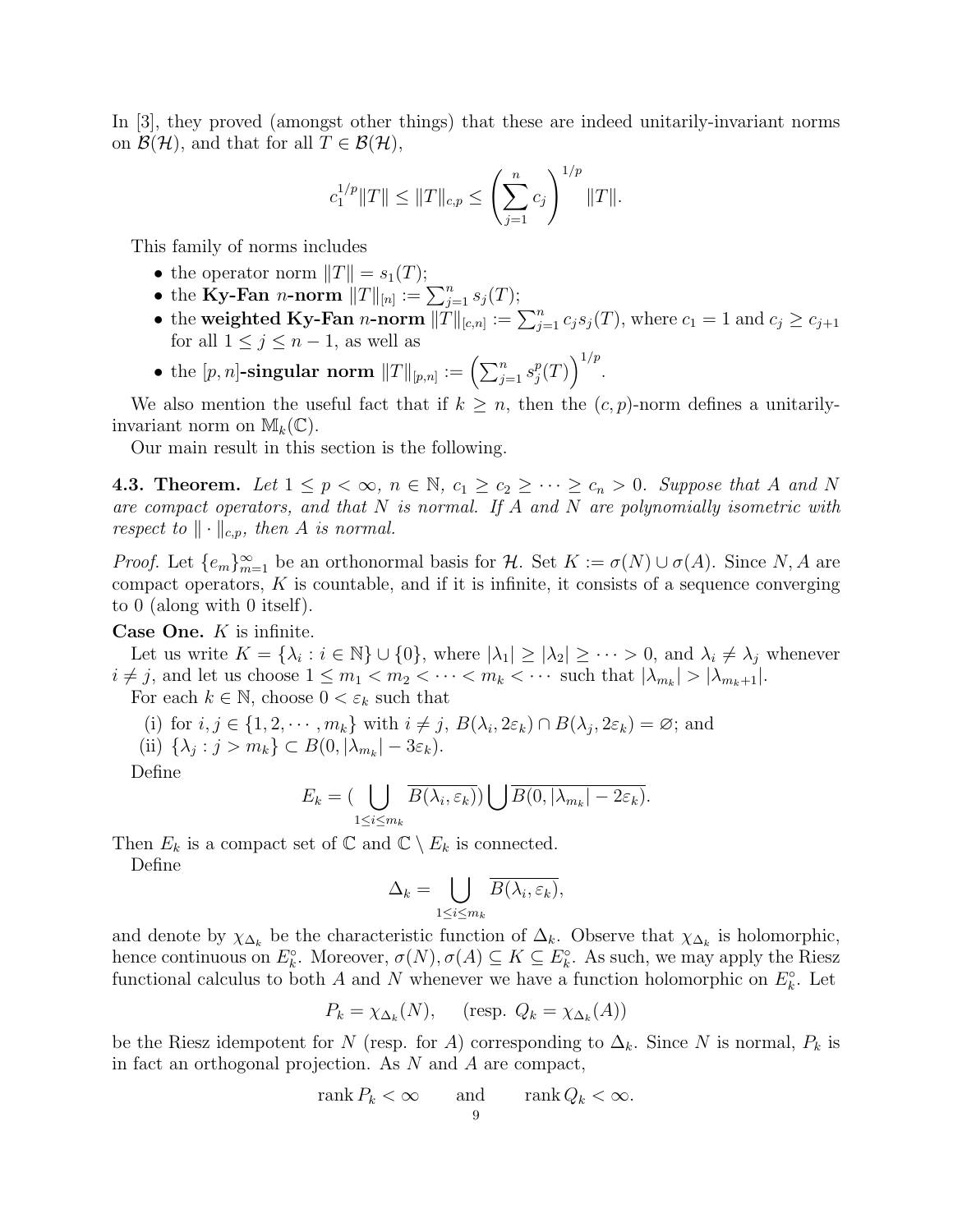For  $k \in \mathbb{N}$ , consider the following function

$$
f_k(z) = \begin{cases} \frac{1}{z}, & z \in \bigcup_{1 \le i \le m_k} B(\lambda_i, 2\varepsilon_k); \\ 0, & z \in B(0, |\lambda_{m_k}| - 3\varepsilon_k). \end{cases}
$$

Then  $f_k$  is also holomorphic on a neighbourhood of K.

By Mergelyan's theorem (see [22, Theorem 20.5]), we can choose polynomials  $t_i^{(k)}$  $j^{(\kappa)}$ ,  $j \geq 1$ , such that

$$
\lim_{j \to \infty} \|t_j^{(k)} - f_k\|_{E_k} = 0.
$$

Thus, by the Riesz Functional Calculus [4, p201. 4.7(e)],

$$
\lim_{j \to \infty} ||t_j^{(k)}(N) - f_k(N)|| = 0, \text{ and } \lim_{j \to \infty} ||t_j^{(k)}(A) - f_k(A)|| = 0,
$$

where  $\|\cdot\|$  denotes the operator norm in  $\mathcal{B}(\mathcal{H})$ . By [3, Proposition 2.4.(a)],

$$
\lim_{j \to \infty} ||t_j^{(k)}(N)N - f_k(N)N||_{c,p} = 0, \text{ and } \lim_{j \to \infty} ||t_j^{(k)}(A)A - f_k(A)A||_{c,p} = 0,
$$

Therefore,

$$
||Q_k||_{c,p} = ||f_k(A)A||_{c,p} = \lim_{j \to \infty} ||t_j^{(k)}(A)A||_{c,p} = \lim_{j \to \infty} ||t_j^{(k)}(N)N||_{c,p} = ||f_k(N)N||_{c,p} = ||P_k||_{c,p}.
$$

Similarly,

$$
||I - Q_k||_{c,p} = ||I - P_k||_{c,p}.
$$

Denote  $H_k = \text{Ran } P_k \vee (\text{ker } Q_k)^\perp \vee \text{Ran } Q_k \vee \text{span}\{e_1, e_2, \ldots, e_{\alpha_k}\}, \text{ where } \alpha_k := \text{rank } P_k +$  $\dim(\ker Q_k)^{\perp}$  + rank  $Q_k + 3n$ . Set  $R_k$  be the (finite rank) orthogonal projection of H onto  $\mathcal{H}_k$ . Clearly  $\mathcal{H}_k$  is reducing for both  $P_k$  and  $Q_k$ , and thus  $P_k = R_k P_k R_k$ ,  $Q_k = R_k Q_k R_k$ . Moreover, it is readily verified that

$$
||R_k - P_k||_{c,p} = ||I - P_k||_{c,p} = ||I - Q_k||_{c,p} = ||R_k - Q_k||_{c,p}.
$$

Using the fact that the  $(c, p)$ -norm on  $\mathcal{B}(\mathcal{H}_k)$  is unitarily-invariant, it now follows Lemma 2.3 that  $Q_k$  is a projection. Define

$$
N_k := P_k N = P_k N P_k, \qquad A_k := Q_k A = Q_k A Q_k.
$$

We now show that  $A_k$  and  $N_k$  are in fact polynomially isometric. Let q be an arbitrary polynomial, and write  $q = q(0) + q_1$ , where  $q_1(0) = 0$ . Observe that using [3, Proposition 2.4.(a)] and the fact that A and N are polynomially isometric, we obtain

$$
||q(N_k)||_{c,p} = ||(q(0))I + P_k q_1(N)||_{c,p}
$$
  
\n
$$
= \lim_{j \to \infty} ||q(0)I + t_j^{(k)}(N)Nq_1(N)||_{c,p}
$$
  
\n
$$
= \lim_{j \to \infty} ||q(0)I + t_j^{(k)}(A)Aq_1(A)||_{c,p}
$$
  
\n
$$
= ||q(0)I + Q_k q_1(A)||_{c,p}
$$
  
\n
$$
= ||q(A_k)||_{c,p}.
$$

Notice also that

$$
||q(N_k)||_{c,p} = ||q(0)R_k + q_1(N_k)||_{c,p}, ||q(A_k)||_{c,p} = ||q(0)R_k + q_1(A_k)||_{c,p}.
$$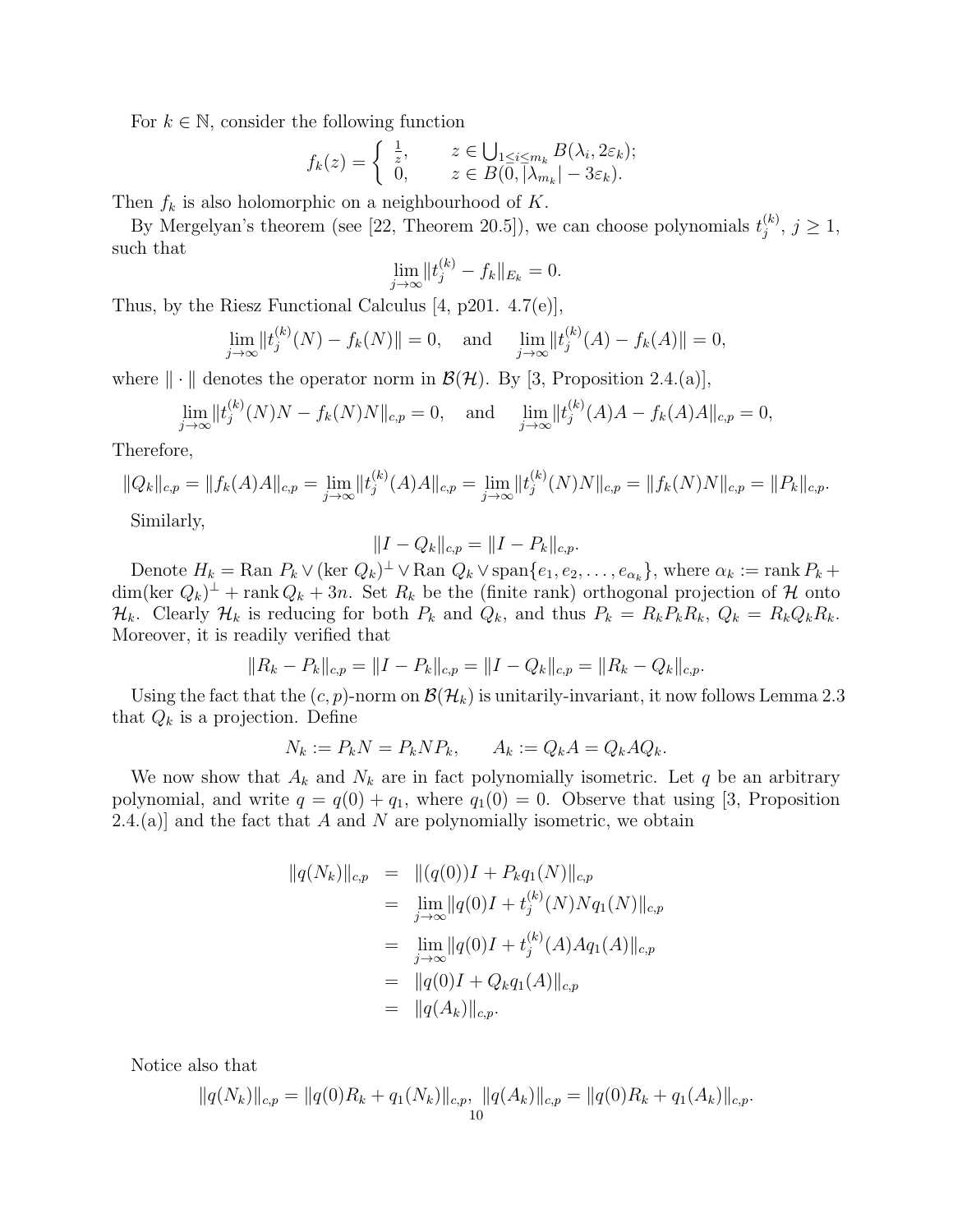We may view each  $N_k$  as an operator on  $\mathcal{H}_k$ , and similarly view  $A_k$  as an operator on  $\mathcal{H}_k$ . Once again, the fact that the  $(c, p)$ -norm on  $\mathcal{B}(\mathcal{H}_k)$  is unitarily-invariant, combined with Theorem 2.4 implies that  $A_k$  is normal, and

$$
\sigma(N_k) = \sigma(A_k) = \{\lambda_1, \cdots, \lambda_{m_k}\} \cup \{0\}.
$$

Note that  $\{Q_k\}_{k=1}^{\infty}$  is an increasing sequence of projections (of finite rank), and thus if we define

$$
Q = \sup\{Q_k : k \in \mathbb{N}\} = \text{SOT} - \lim_{k \to \infty} Q_k,
$$

then Q is also a projection. Since  $Q_kA = AQ_k$ , for all  $k \in \mathbb{N}$ , and since  $A_k = Q_kQQ_k$  is normal for all k, we see that  $AQ = QA$  and that  $QAQ$  is normal.

Similarly,  $\{P_k\}_{k=1}^{\infty}$  is an increasing sequence of projections (of finite rank), and so

$$
P = \sup\{P_k : k \in \mathbb{N}\} = \text{SOT} - \lim_{k \to \infty} P_k,
$$

also defines a projection. As in the previous case, the fact that  $P_kN = NP_k$  for all  $k \in \mathbb{N}$ implies that  $PN = NP$ .

Write

$$
N = \begin{bmatrix} PNP & 0 \\ 0 & 0 \end{bmatrix} \begin{matrix} \text{Ran } P \\ \text{Ran } P^{\perp}, \end{matrix} \qquad A = \begin{bmatrix} QAQ & 0 \\ 0 & Z \end{bmatrix} \begin{matrix} \text{Ran } Q \\ \text{Ran } Q^{\perp}. \end{matrix}
$$

If  $Z \neq 0$ , we can choose  $k^* \in \mathbb{N}$  sufficiently large so that

$$
(\sum_{j=1}^n c_j) |\lambda_{m_{k^*}+1}|^p < (\frac{1}{3} ||Z||)^p
$$

.

it follows that

$$
||Z||_{c,p} = ||Q^{\perp}(A - A_{k^*})Q^{\perp}||_{c,p}
$$
  
\n
$$
\leq ||A - Q_{k^*}A||_{c,p}
$$
  
\n
$$
= \lim_{j \to \infty} ||A - t_j^{(k^*)}(A)AA||_{c,p}
$$
  
\n
$$
= \lim_{j \to \infty} ||N - t_j^{(k^*)}(N)NN||_{c,p}
$$
  
\n
$$
= ||N - P_{k^*}N||_{c,p}
$$
  
\n
$$
= ||N - N_{k^*}||_{(c,p)}
$$
  
\n
$$
\leq ((\sum_{j=1}^n c_j)|\lambda_{m_{k^*}+1}|^p)^{\frac{1}{p}}
$$
  
\n
$$
< \frac{1}{3}||Z||_{c,p}.
$$

This obvious contradiction implies, therefore, that  $Z = 0$ . Since  $QAQ$  is normal and  $Z=0$ , A is normal.

## **Case Two.**  $K$  is finite.

The argument here is similar to that of Case One. The main difference is that instead of considering an infinite sequence of projections  $P_k$  and  $Q_k$ , it suffices to consider a single pair of projections  $P$  and  $Q$ , defined as follows.

After writing  $K = \{\lambda_1, \lambda_2, \ldots, \lambda_{k_0}\} \cup \{0\}$ , with  $|\lambda_1| \geq |\lambda_2| \geq \cdots \geq |\lambda_{k_0}| > 0$  and  $\lambda_i \neq \lambda_j$ if  $i \neq j$ , we only choose one value of  $\varepsilon > 0$  such that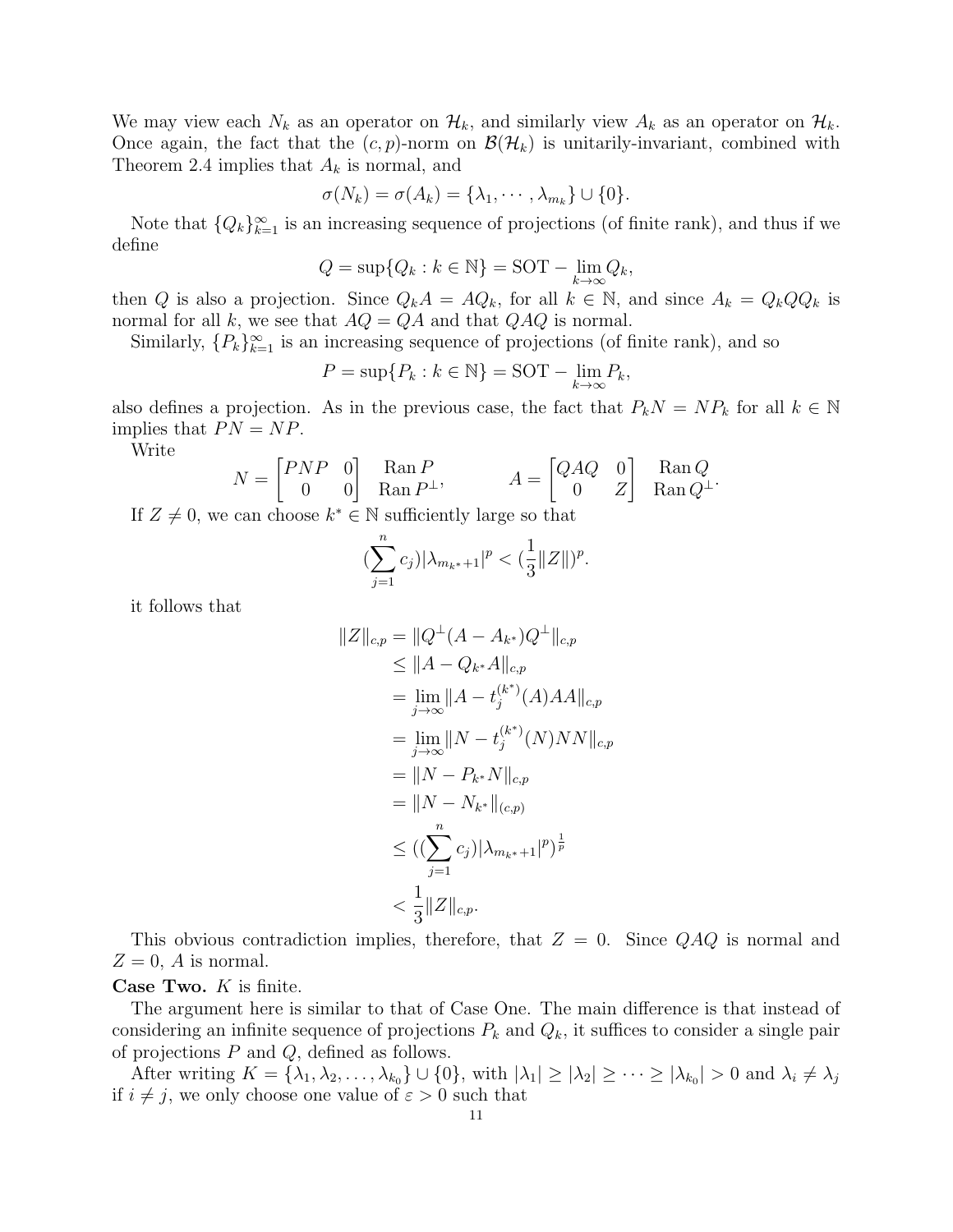- (i) for  $i, j \in \{1, 2, \ldots, k_0\}$  with  $i \neq j$ ,  $B(\lambda_i, 2\varepsilon) \cap B(\lambda_j, 2\varepsilon) = \varnothing$ ; and
- (ii)  $B(0, 2\varepsilon) \cap B(\lambda_i, 2\varepsilon) = \emptyset, 1 \le i \le k_0.$

We then consider  $\Delta := \cup_{1 \leq i \leq k_0} B(\lambda_i, \varepsilon)$ . Arguing as in Case One, we see that if P and Q are the Riesz projections for N and A corresponding to the set  $\Delta$ , then P is a projection (as N is normal) and we argue as in Case One that Q is also selfadjoint. The remainder of the  $\Box$  proof follows as above.

4.4. Remark. It is clear from our work in Section 3 that this result does not extend directly to general operators on  $\mathcal{B}(\mathcal{H})$ , since the result fails for the operator norm, which we have seen to be an example of a  $(c, p)$ -norm.

## 5. Polynomials without constant term

5.1. It is tempting to try to extend the results above to the classes of compact operators lying in the various Schatten p-ideals. Recall that with the singular numbers of a compact operator defined as in Section 4, for  $1 \leq p < \infty$ , the **Schatten p-class**  $\mathcal{C}_p(\mathcal{H})$  is defined as

$$
\mathcal{C}_p(\mathcal{H}) := \{ K \in \mathcal{B}(\mathcal{H}) : K \text{ is compact and } \sum_{n=1}^{\infty} (s_n(K))^p < \infty \},
$$

and it is equipped with the unitarily-invariant norm

$$
||K||_p := \left(\sum_{n=1}^{\infty} (s_n(K))^p\right)^{1/p}
$$

.

Each  $\mathcal{C}_p(\mathcal{H})$  is well-known to be an ideal of  $\mathcal{B}(\mathcal{H})$ . Because of this, the identity operator  $I \notin C_p(\mathcal{H})$  for any  $1 \leq p < \infty$ , and so at best, when considering polynomial isometry of two elements A and B of  $\mathcal{C}_p(\mathcal{H})$ , we must restrict our attention to those polynomials q which satisfy  $q(0) = 0$ .

We now produce an example of two operators A and N in  $C_2(\mathcal{H})$  (the ideal of Hilbert-Schmidt operators on  $\mathcal{H}$ ) such that N is normal, A and N are polynomially isometric (for polynomials which vanish at 0), and yet  $A$  is not normal.

**5.2. Example.** Let  $\{e_k\}_{k=1}^{\infty}$  be an orthonormal basis for  $\mathcal{H}$ , and for  $x, y \in \mathcal{H}$ , denote by  $x \otimes y^*$  the rank-one operator  $x \otimes y^*(z) = \langle z, y \rangle x, z \in \mathcal{H}$ . Define  $N = e_1 \otimes e_1^* + e_2 \otimes e_2^*$ ,  $A = e_1 \otimes e_1^* + e_1 \otimes e_2^*$ . Then N is a projection and A is an idempotent but it is not a projection. In particular, A is not normal. Nevertheless, we find that

$$
||N||_2 = \text{tr}(N^*N)^{\frac{1}{2}} = \sqrt{2}, ||A||_2 = \text{tr}(A^*A)^{\frac{1}{2}} = \sqrt{2}.
$$

Hence for every polynomial  $f(z) = a_n z^n + \cdots + a_1 z$ ,

$$
||f(N)||_2 = ||(\sum_{i=1}^n a_i)N||_2 = \sqrt{2}|\sum_{i=1}^n a_i|, ||f(A)||_2 = ||(\sum_{i=1}^n a_i)A||_2 = \sqrt{2}|\sum_{i=1}^n a_i|.
$$

That is, A and N are polynomially isometric relative to  $\|\cdot\|_2$ , considering only polynomials which vanish at 0.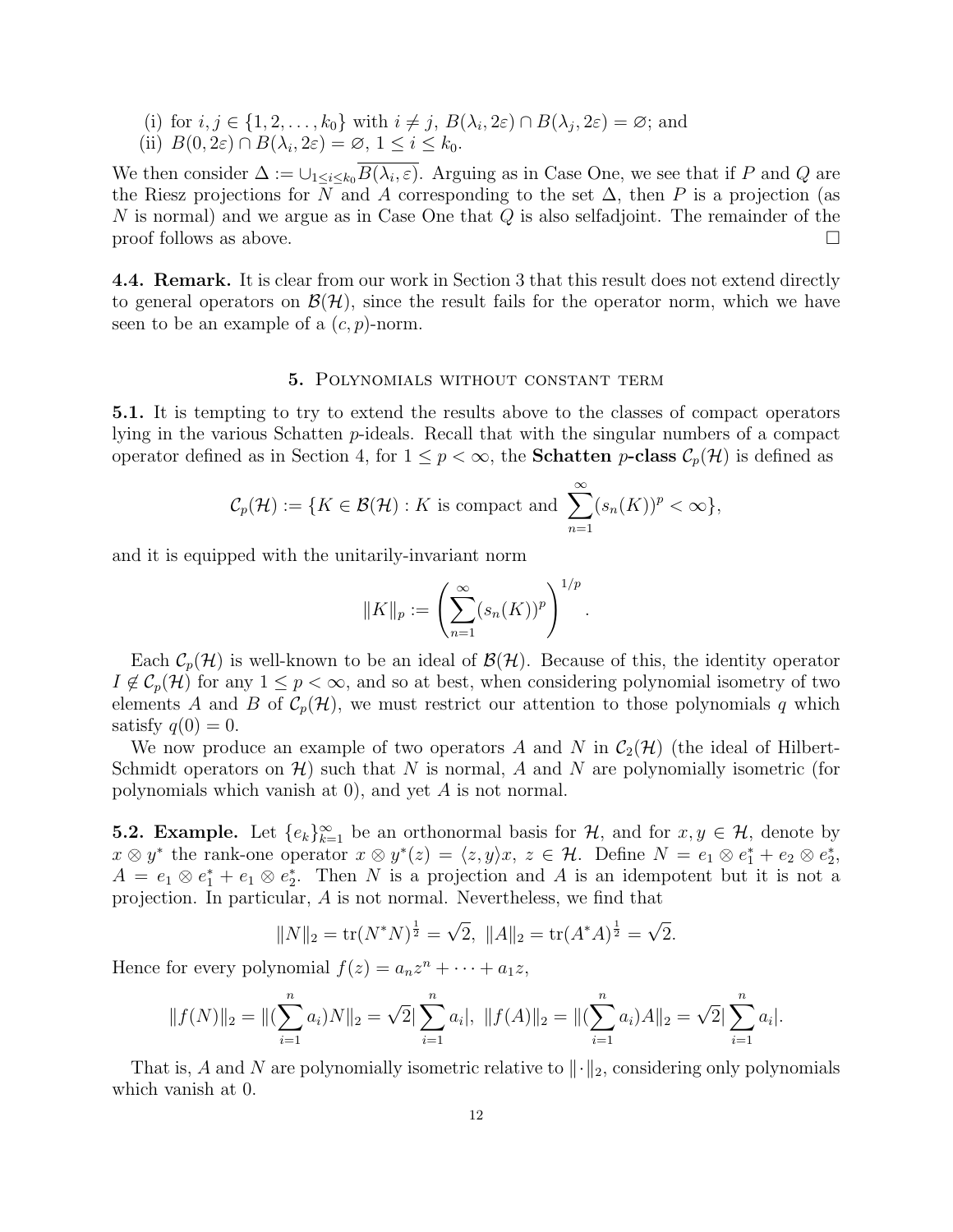5.3. Remark. It is clear that we did not need to consider the infinite-dimensional Hilbert space setting for the above example. Indeed, if  $||T||_2 = ((s_1(T))^2 + (s_2(T))^2)^{1/2}$  denotes the Frobenius norm on  $M_2(\mathbb{C})$ , and if  $\{e_1, e_2\}$  is an orthonormal basis for  $\mathbb{C}^2$ , then the operators N and A defined as in the above example again show that Theorem 2.4 fails if we consider only polynomials without constant term. The problem lies in the fact that in the absence of the identity operator, the Frobenius norm on  $M_2(\mathbb{C})$  (and more generally the  $\|\cdot\|_p$  norms on  $\mathbb{M}_n(\mathbb{C})$  and on  $\mathcal{C}_p(\mathcal{H})$  are not able to distinguish between projections and idempotents. This shows that both of the norm conditions of Lemma 2.3 are necessary.

Despite this, there is still something we can say, at least when both  $A$  are  $N$  are invertible and acting on finite-dimensional spaces.

**5.4. Corollary.** Let  $A \in M_m(\mathbb{C})$ ,  $N \in M_n(\mathbb{C})$  be invertible matrices, and N be normal. Let  $\kappa := \max(m, n), 1 \leq p < \infty$ , and let  $\|\cdot\|_p^{[m]}$  (resp.  $\|\cdot\|_p^{[n]}$ ) denote the p-norm on  $\mathbb{M}_m(\mathbb{C})$ (resp. the p-norm on  $\mathbb{M}_n(\mathbb{C})$ ). Suppose that  $||r(A)||_p^{[m]} = ||r(N)||_p^{[n]}$  for all polynomials r of degree at most  $\kappa$  for which  $r(0) = 0$ . Then

 $(1)$   $n = m$ ;

(2) A is also normal; and

(3) A and N are unitarily similar.

*Proof.* Let  $\mu_N, \mu_A$  denote the minimal polynomials of N and of A respectively. Then  $N\mu_N(N) = 0$ , and so

$$
0 = \|N\mu_N(N)\|_p^{[n]} = \|A\mu_N(A)\|_p^{[m]},
$$

whence  $A\mu_N(A) = 0$ . Since A is invertible, it follows that  $\mu_N(A) = 0$ , and so  $\mu_A$  divides  $\mu_N$ . This part of the argument clearly does not rely upon the fact that N is normal, and so by symmetry, we find that  $\mu_N$  divides  $\mu_A$  as well. Without loss of generality, we may therefore assume that  $\mu_A = \mu_N$ . We denote this common polynomial by  $\mu$ .

The fact that both A and N are invertible implies that  $\mu(0) \neq 0$ . As such, and keeping in mind that  $\mu(A) = \mu(N) = 0$ , we set

$$
\nu(z) = \mu(z) - \mu(0), \quad z \in \mathbb{C}.
$$

Clearly  $\nu$  is a polynomial of degree at most  $\kappa$  and  $\nu(0) = 0$ . By hypothesis,

$$
\|\mu(0)I_m\|_p^{[m]} = \|\nu(A)\|_p^{[m]} = \|\nu(N)\|_p^{[n]} = \|\mu(0)I_n\|_p^{[n]}.
$$

From this it follows that  $n = m$ , and we simply write  $\|\cdot\|_p$  to denote  $\|\cdot\|_p^{[n]} = \|\cdot\|_p^{[m]}$ .

Let  $r(z) = r_0 + r_1 z + r_2 z^2 + \cdots + r_n z^n$  be a polynomial of degree at most n. Set

$$
q(z) = r_0 \mu(0)^{-1} \nu(z) + (r_1 z + r_2 z^2 + \dots + r_n z^n),
$$
  
13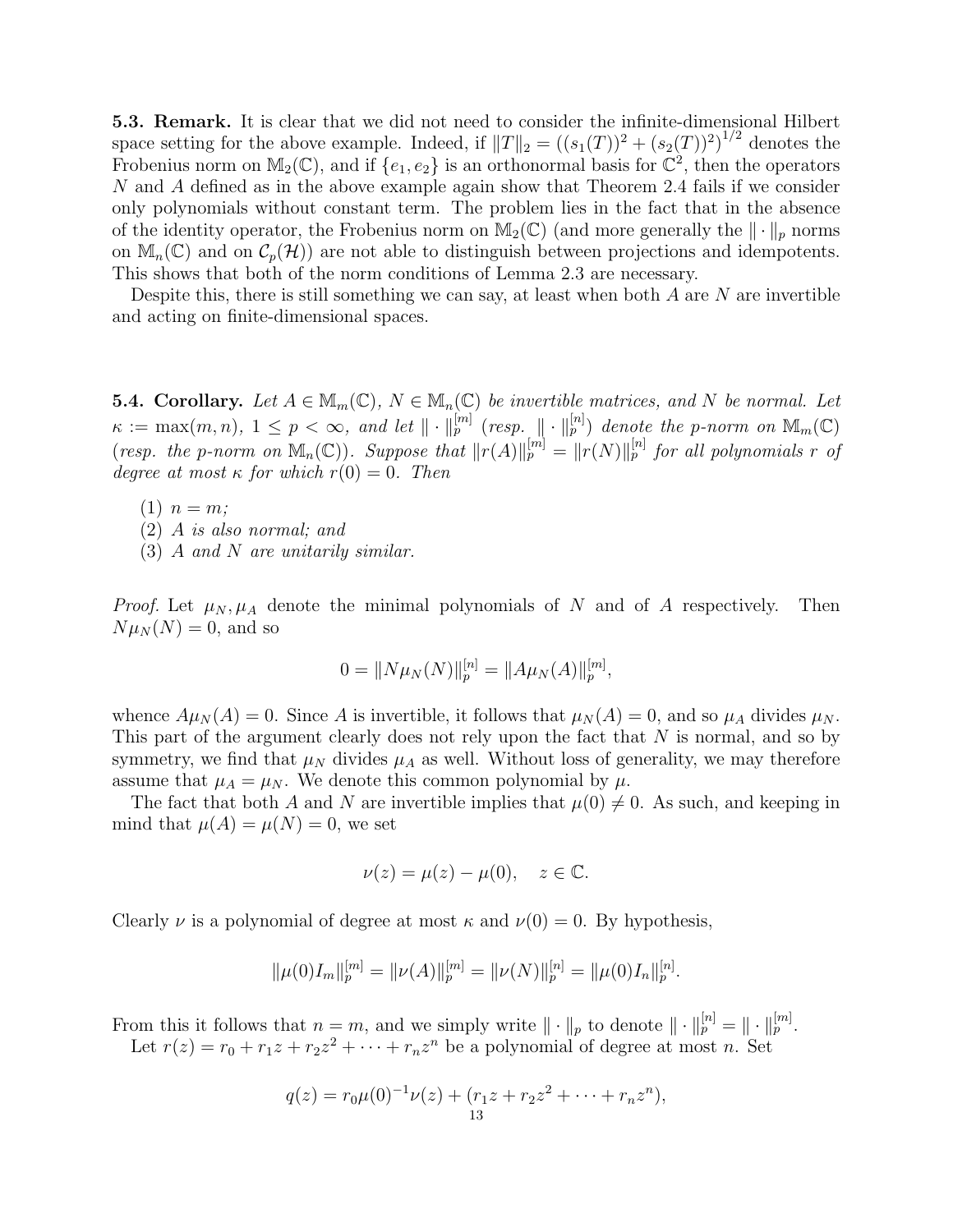so that q is a polynomial of degree at most n and  $q(0) = 0$ . By our hypothesis,

$$
||r(A)||_p = ||r_0I_n + (r_1A + r_2A^2 + \cdots r_nA^n)||_p
$$
  
\n
$$
= ||r_0(-\mu(0))^{-1}\nu(A) + (r_1A + r_2A^2 + \cdots r_nA^n)||_p
$$
  
\n
$$
= ||q(A)||_p
$$
  
\n
$$
= ||q(N)||_p
$$
  
\n
$$
= ||r_0(-\mu(0))^{-1}\nu(N) + (r_1N + r_2N^2 + \cdots r_nN^n)||_p
$$
  
\n
$$
= ||r_0I_n + (r_1N + r_2N^2 + \cdots r_nN^n)||_p
$$
  
\n
$$
= ||r(N)||_p.
$$

Since  $\mu_A = \mu_N$  is a polynomial of degree at most n, it follows that if t is any polynomial, then  $t(A) = s(A)$  and  $t(N) = s(N)$  for some polynomial s of degree at most n. Combining this with the above calculation yields

$$
||t(A)||_p = ||t(N)||_p \quad \text{ for all polynomials } t.
$$

Since the p-norm separates projections by rank, it follows from Theorem 2.4 that A and N are unitarily similar.  $\square$ 

# Acknowledgments.

- The authors would like to thank the referee for a careful reading of the manuscript and for a number of very helpful comments.
- This paper was written when the second author was spending his sabbatical leave at the University of Waterloo. He would like to thank Department of Pure Mathematics of the University of Waterloo, and in particular Professor L.W. Marcoux, for their kind support.

#### **REFERENCES**

- [1] D. P. Blecher and C. Le Merdy, Operator algebras and their modules an operator space approach, London Math. Soc. Monographs 30, Clarendon Press, Oxford, 2004.
- [2] C. D. Brooks and A. A. Condori, A resolvent criterion for normality, Amer. Math. Monthly 125 (2018), no. 2, 149–156.
- [3] Jor-Ting Chan, Chi-Kwong Li, and Charlies C. N. Tu, A class of unitarily invariant norms on  $B(H)$ , Proc. Amer. Math. Soc. 129 (2001), no. 4, 1065–1076.
- [4] J. B. Conway, A course in functional analysis, second ed., Graduate Texts in Mathematics, vol. 96, Springer-Verlag, New York, 1990.
- [5] K. R. Davidson, Nest algebras, Pitman Research Notes in Mathematics Series, vol. 191, Longman Scientific & Technical, Harlow, 1988, Triangular forms for operator algebras on Hilbert space.
- [6] L. Elsner and Kh. D. Ikramov, Normal matrices: an update, Linear Algebra Appl. 285 (1998), no. 1-3, 291–303.
- [7] K. Fan, Maximum properties and inequalities for the eigenvalues of completely continuous operators, Proc. Nat. Acad. Sci., U. S. A. 37 (1951), 760–766.
- [8] D. R. Farenick, B. E. Forrest, and L. W. Marcoux, Amenable operators on Hilbert spaces, J. Reine Angew. Math. 582 (2005), 201–228.
- [9] D.R. Farenick, V. Futorny, T. G. Gerasimova, V. V. Sergeichuk, and N. Shvai, A criterion for unitary similarity of upper triangular matrices in general position, Linear Algebra Appl. 435 (2011), no. 6, 1356–1369.
- [10] D.R. Farenick, T.G. Gerasimova, and N. Shvai, A complete unitary similarity invariant for unicellular matrices, Linear Algebra Appl. 435 (2011), no. 2, 409–419.